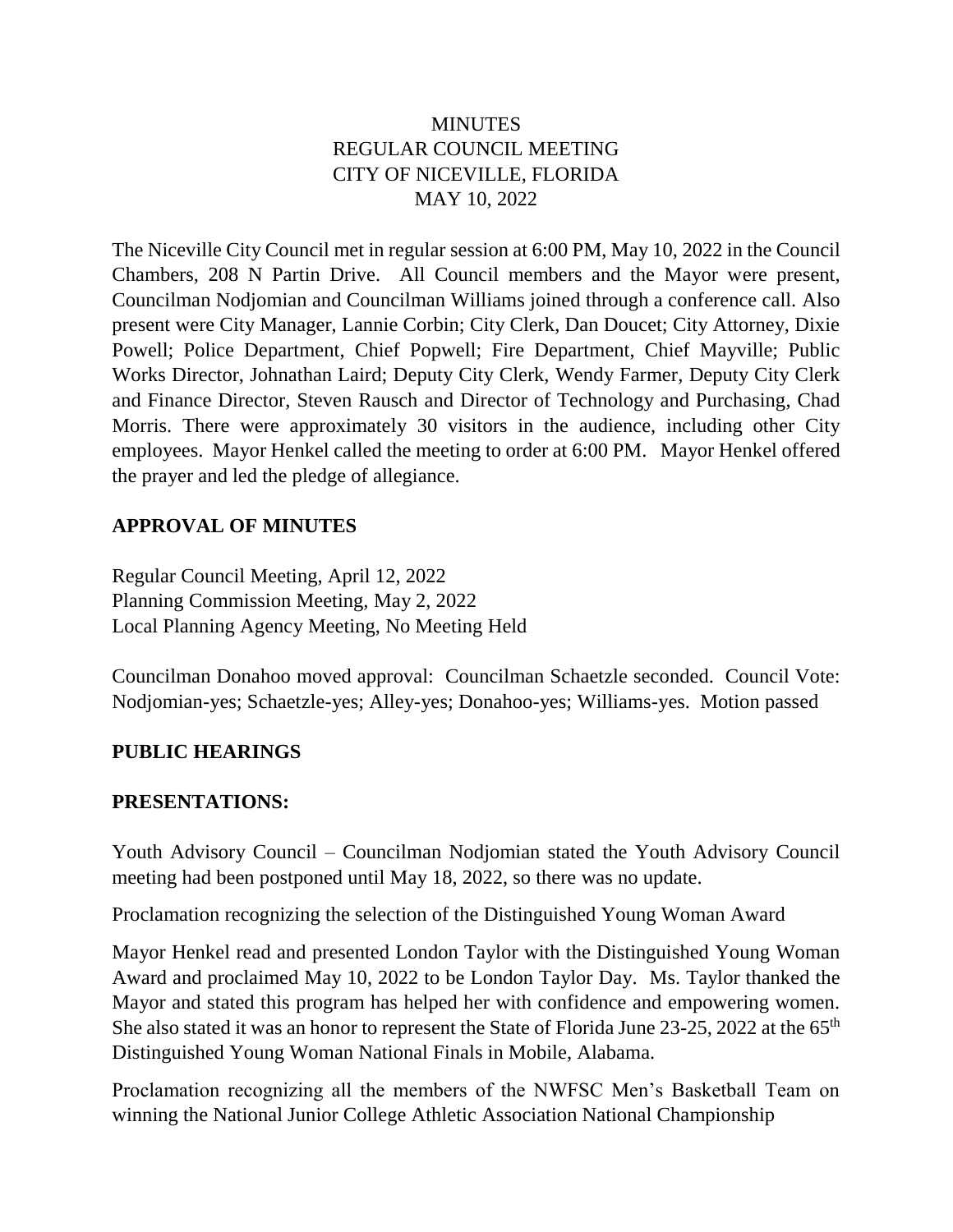Mayor Henkel read and presented Dr. Devin Stephenson, Ramsey Ross, Lorenzo Jenkins, Deshawndre Washington, Fallou Diagne, and Michael Dudley with a proclamation congratulating them on winning the National Junior College Athletic Association National Championship. They finished with an overall record of 31-5 and Panhandle Conference record of 9-3, and won the 2021-2022 Panhandle Conference Championship. College President Stephenson stated he has lived here for the last five years and he is proud to call Niceville home. He explained they did finish with a record of 31-5 this year after only winning six games the season before. It is the number one collegiate turn around record in NJCAA history. They are very proud of the team's accomplishments. He remarked that you only have to raise the expectation of these young people and tell them what you believe they can do, and if you hold them accountable, they will rise to the occasion. This is the third in program history. Deshawndre Washington was named MPV of the tournament and will be attending New Mexico State University, playing Division I basketball. Michael Dudley redshirted this year, so we are excited for the future with him. Fallou Diagne, while injured this year, he still remained the biggest motivator for the team. He will be attending Western Kentucky University next year and will play Division I basketball. He also went on to say that the basketball team earned a cumulative grade point average (GPA) of 3.2 for the fall semester, they also have a 100% graduation rate, and we are very proud of these athletes. Ramsey Ross, Athletic Director, thanked the Mayor for recognizing these young men. He recognized Assistant Coach Lorenzo Jenkins for his hard work. He also stated these young men represented the college and community the right way by putting their egos aside.

Designation of Certified Municipal Clerk (CMC) - Mayor Henkel

Mayor Henkel read and presented Wendy Farmer a letter from the International Institute of Municipal Clerk (IIMC) for attaining her CMC. Also presented to Mrs. Farmer was a lapel pin and plaque from the IIMC.

Niceville Housing Authority – Becky Cole Update

Becky Cole addressed the Council and explained that in 2019 she came before them asking for the City to refund a portion of the pilot payment and they agreed. She thanked them for that and stated they have hit a few snags with being able to expand. She proposed to the Council to enter into an agreement regarding the refund of the pilot payment for longer than a year. She was requesting the possibility of a ten-year agreement. Discussion followed regarding the agreement. It was decided that no motion would be made at this time and a draft would be presented to Attorney Powell.

Ordinance 22-05-01 – An ordinance for the rezoning of certain properties in the City of Niceville, Florida providing for same and an effective date. CALM Organization, 1702  $27<sup>th</sup>$  St aka 201 Redwood Ave, request their property be rezoned from PCI, Public/Civic Institutional to PUD, Planned Unit Development. Lots 1,2,3,4, and 5, block B, Rosemont,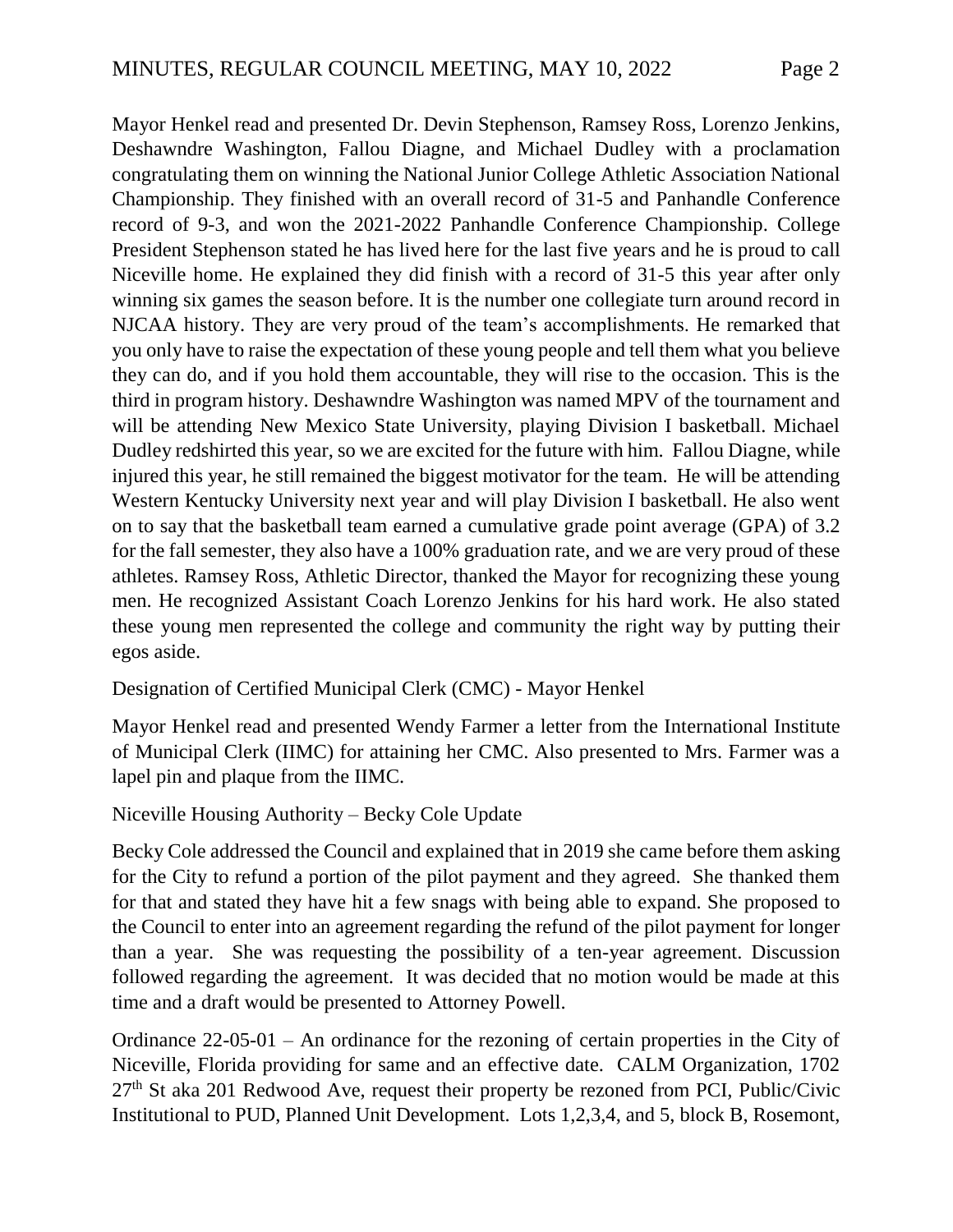according to the plat thereof as recorded in Plat Book 2, Page 64, Public Records of Okaloosa County, Florida. (Final Reading)

Mr. Doucet read Ordinance 22-05-01 by title. Councilwoman Alley moved approval and Councilman Donahoo seconded. No one spoke for or against.

Council Vote: Nodjomian-yes; Schaetzle-yes; Alley-yes; Donahoo-yes; Williams-yes. Motion passed

Ordinance 22-06-01 – An ordinance for the rezoning of certain properties in the City of Niceville, Florida providing for same and an effective date. Malcolm Spears, 1600 27<sup>th</sup> St and the adjoining parcel # 09-1S-22-2140-0000A-0020, requests his property be re-zoned from R-2, One or Multi Family, to R-3, Multi Family. Metes and bounds description, parcel id numbers 09-1S-22-2140-000A-0010 and 09-1S-22-2140-000A-0020. (First Reading)

Mr. Doucet read Ordinance 22-06-01 by title. Councilwoman Alley moved approval and Councilman Schaetzle seconded. Ammy Hanson stated this project was to build three single family homes on these lots and there were no objections with Planning Commission. Judy Boudreaux, 2423 Duncan Drive, asked what was the difference between R-2 and R-3? Mrs. Hanson stated it would allow him to build three houses instead of two.

Council Vote: Nodjomian-yes; Schaetzle-yes; Alley-yes; Donahoo-yes; Williams-yes. Motion passed

# **CITY MANAGER REPORTS/REQUESTS/RECOMMENDATIONS:**

# **Police Department – Update**

Chief David Popwell briefed the status of department operations.

During the month of April, the Police Department responded to 3,586 calls for police assistance. There was a total of 42 traffic crash reports written involving 79 vehicles and one pedestrian. The estimated amount of damage to these vehicles and related property was \$355,903. A total of 99 traffic citations and 103 traffic warning were issued, 5 misdemeanor, 8 felony and 1 DUI arrests were made.

Councilwoman Alley congratulated Chief Popwell and his staff for the recognition Niceville received last month for being the safest city in Florida for 2021

Chief Popwell informed the Council that the incident at the ice cream shop was a juvenile road rage prank. He also informed them that the final arrest had been made in the Props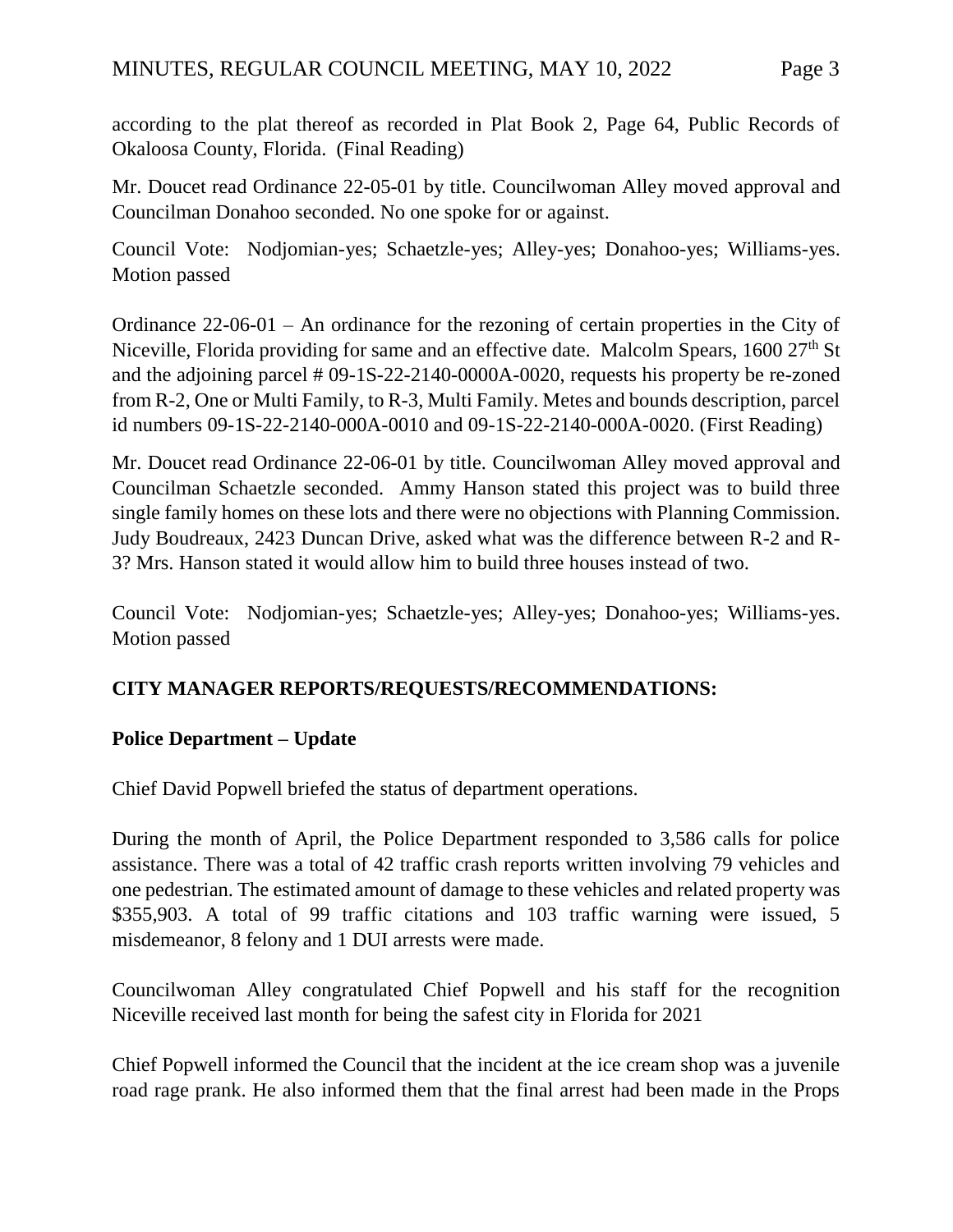homicide. Lastly, the 14-year-old who was in the company of the 47-year-old male was recovered and he is in jail.

### **Fire Department – Update**

Chief Tommy Mayville briefed the status of department operations.

During the month of April, the Fire Department responded to 177 calls. He stated the storms and lightening strikes had kept them busy. The hydrants are still being tested and pressure washed, along with being their locations being marked. They are working along side the Emergency Operations Center (EOC) to increase the efficiency of their radios and communication. He then informed the Council that Inspector Mike Valenzuela would be retiring at the end of the month. They are preparing for an easy transition within the department.

### **Water/Sewer/Drainage Projects – Update**

Johnathan Laird, Public Works Director, briefed the status of current projects.

### **Water and Sewer:**

# **Sewer Rehab Work:**

Gator boring is working on the new reuse line on Florida Street, hopefully it will be completed Friday.

The bypass pumping for 4 major lift stations will begin the second week of June.

The water line upgrade on Benton Avenue is approximately 90% complete. The service lines still need to be tied in.

The force main on Rhonda Drive should start in the next couple of weeks. Once the force main on Rhonda Drive is complete, we will be paving Rhonda Drive and Juniper Avenue.

The driveway for the Aldi's on John Sims Parkway is complete. **Calls**: 47 water calls and 24 sewer calls; made 14 water taps and 6 sewer taps. 457 service orders were completed.

### **Stormwater:**

We have completed the stormwater project at the softball complex.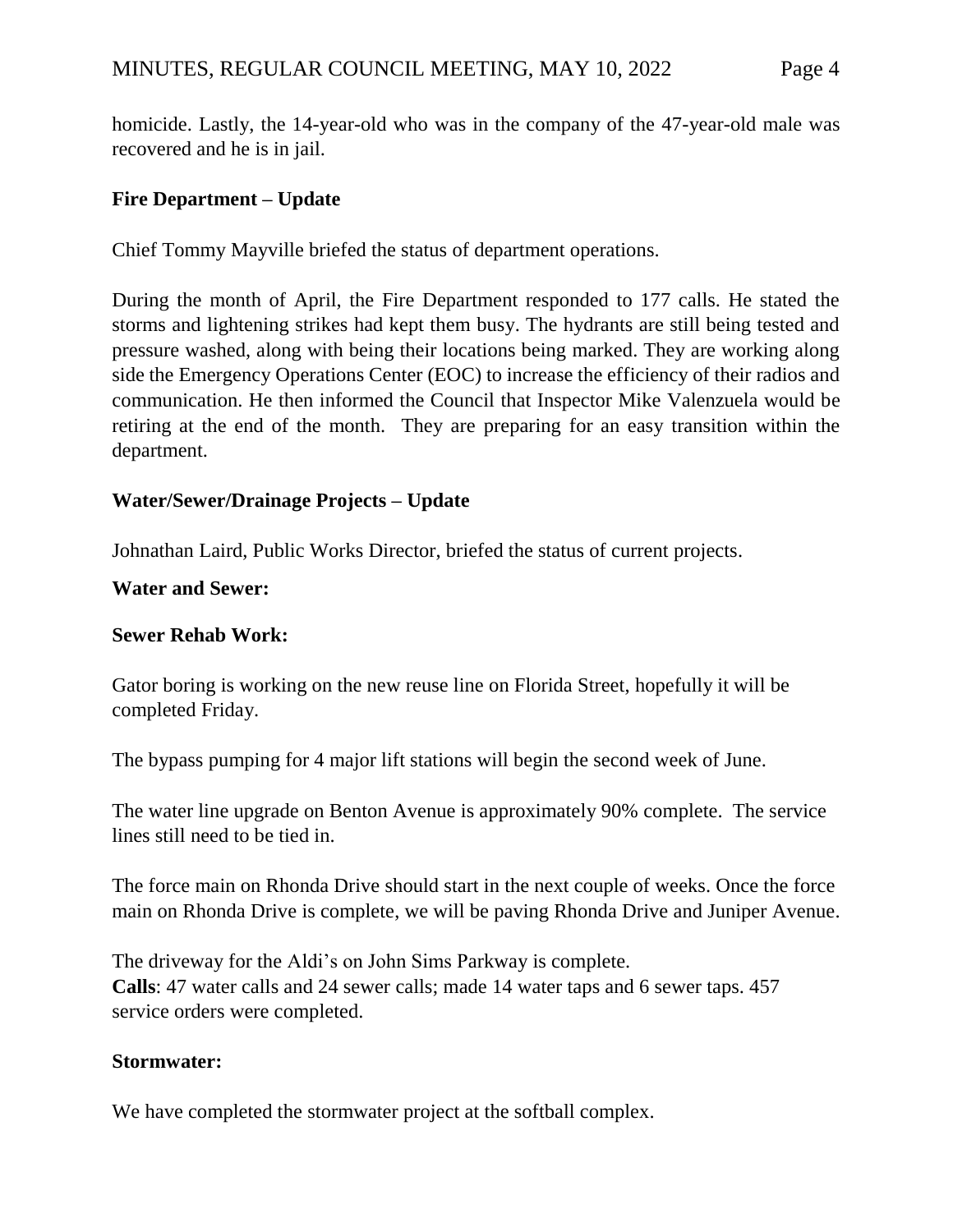The stormwater project on Nutmeg Avenue will start in the next couple of weeks.

The seawall at the Landing is complete.

The floating dock and observation deck at Turkey Creek are complete. We will be starting the sidewalk next week to get handicap accessibility to the dock.

We have torn down two abandoned buildings and a storage yard at the CRA property on Edge Avenue.

### **Sidewalks:**

The have started on the sidewalks on John Sims Parkway.

There has been a temporary fix done at the College Bridge renovation site and it looks as though the renovations will not be completed until July.

### **Parks:**

We are finishing up some landscaping at the Senior Center and will soon be ready to open up the back half.

Councilman Schaetzle asked if the flags he saw on John Sims was where sidewalks would be laid all the way up toward Turkey Creek tying into the Rocky Drive area? Mr. Laird answered yes, anywhere on John Sims that does not already have a sidewalk, one will be installed and they will be repairing sidewalks as well.

Councilwoman Alley asked if the landscaping in the center where the trees have been removed is going to go away or will they be re-landscaping? Mr. Laird stated it would be going away and they will be adding a wider turn lane.

# **Technology and Purchasing Departments:**

Chad Morris, Director of Technology and Purchasing, briefed the status of current operations and projects.

Mr. Morris stated the IS Department has completed the installation of a new node. This should help free up space and resources on the server. He also reminded everybody present to be thinking about cyber security. His department is stopping a lot of emails that are obviously threats and others that are not so obvious.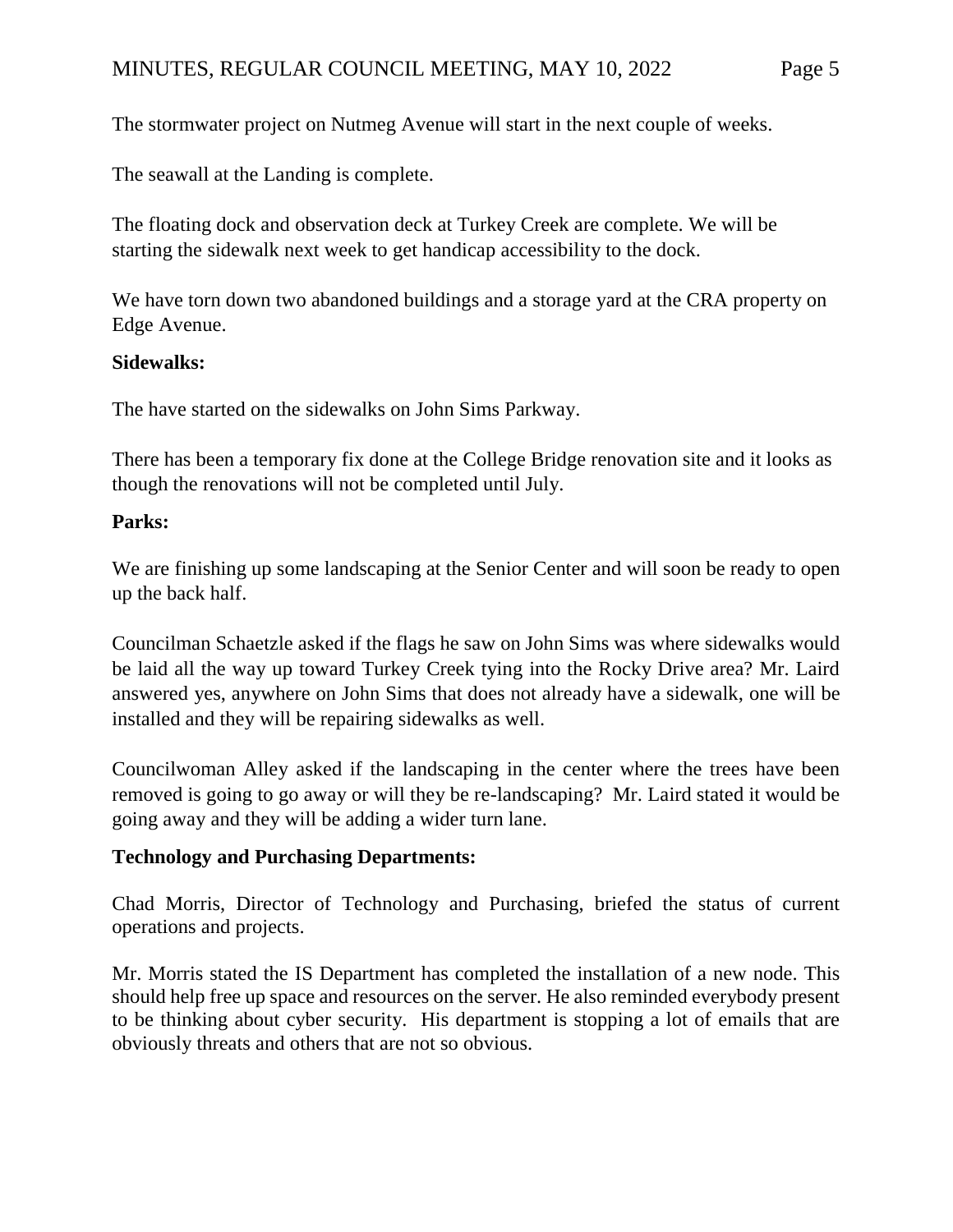He updated the status of the sidewalks in Swift Creek stating they were complete. The sod seems to be yellowed but not bad. Doug Tolbert is happy with it but if it does not live and thrive, the contractor will replace it.

According to Mr. Morris, Construction Services is not planning on raising our unit contract price at this time.

Nathey Street sidewalks behind Edge Elementary will be done while students are on Summer break.

# **City Manager Update:**

Lannie Corbin briefed the status of projects around the City.

Mr. Corbin stated the Regional Sewer Board is running smoothly. There are no issues with the plant or the spray field.

The Senior Center is a hot spot with over 1,000 members. This morning, all of the rooms were full with programs.

He met with the Little League group regarding the property between the Mullet Festival Site and the bypass. He will be meeting with Eglin to discuss options for this property.

Mr. Corbin stated the City is doing well. It has been a good year so far and he expects it to get better.

Councilman Nodjomian inquired about the date of the meeting with Eglin? Mr. Corbin stated it would be one day next week and he would notify Councilman Nodjomian of the date and time. Councilwoman Alley stated that Mel Ponder suggested waiting until the change of command in June.

Councilman Donahoo asked who owned the school board sign at the Mullet Festival site and if it had been authorized to located it there? Mr. Corbin state it had not been authorized and it had already been moved once. Eglin AFB does not authorize signs being erected on their property.

Debbie Lewis, 2446 Duncan Drive, suggested using Wolverine Park in Valparaiso for youth sports. Mr. Corbin stated he would look into it but as the property was not in the City of Niceville, he would have to coordinate with the City of Valparaiso.